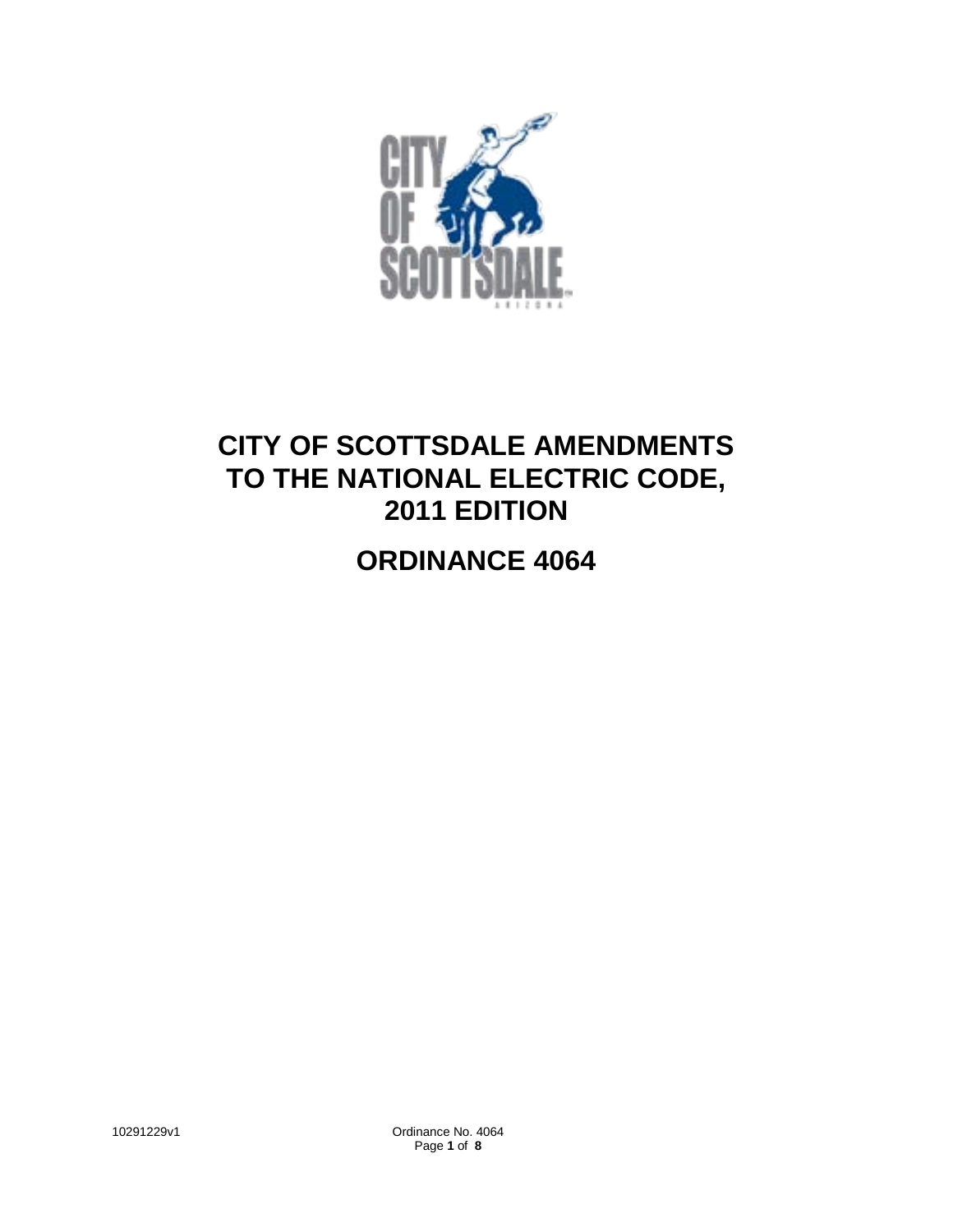### **ORDINANCE NO. 4064**

AN ORDINANCE OF THE COUNCIL OF THE CITY OF SCOTTSDALE, MARICOPA COUNTY, ARIZONA, AMENDING CHAPTER 31, ARTICLE IV OF THE SCOTTSDALE REVISED CODE, RELATING TO THE ELECTRICAL CODE; ADOPTING THE 2011 EDITION OF THE "NATIONAL ELECTRICAL CODE" AND **AMENDING** THE 2011 NATIONAL ELECTRIC CODE".

BE IT ORDAINED by the Mayor and City Council of the City of Scottsdale, Arizona, as follows:

Section 1. Section 31-46 of the Scottsdale Revised Code is hereby repealed and replaced by a new Section 31-46, which shall read as follows:

#### **Section 31-46. Adoption.**

**The following document is hereby adopted by reference and shall be the Electrical Code of the City. Three copies shall at all times remain in the offices of the City Clerk and open to inspection.** 

**(1)** The National Electrical Code, 2011 Edition, as published by the National Fire Protection Association, **declared a public record by Resolution No. 9261 of the City is hereby referred to, adopted and made a part hereof as if fully set out in this Ordinance.**

Section 2. Section 31-47 of the Scottsdale Revised Code is hereby repealed and replaced by a new Section 31-47, which shall read as follows:

#### **Section 31-47. Amendments.**

*(a) The Chapter One – Administration of the International Building Code, 2012 Edition, as adopted in Scottsdale Revised Code Sec. 31-31 and amended by Scottsdale Revised Code Sec. 31-32 shall also apply to the Electrical Code of the City of Scottsdale.*

*(b) The Code Provisions for the 2011 Edition of the National Electrical Code are amended in the following respects:*

*ARTICLE 230 is revised by adding 230-63 to read:*

#### **230-63 Location.**

All service equipment rated 1000 amperes or more located inside a building shall be enclosed within a room or space separated from the rest of the building by not less than one-hour fireresistive occupancy separation.

*ARTICLE 250 118 is amended by adding the following:*

#### **250-118. Types of Equipment Grounding Conductors**

add "with an individual equipment grounding conductor" to item (4), (5) and (6)

*ARTICLE 358-10 is amended as follows:*

#### *358.10 Uses Permitted is amended by deleting the following:*

Delete paragraph (B) in its entirety

*ARTICLE 358-12 is amended by adding the following:*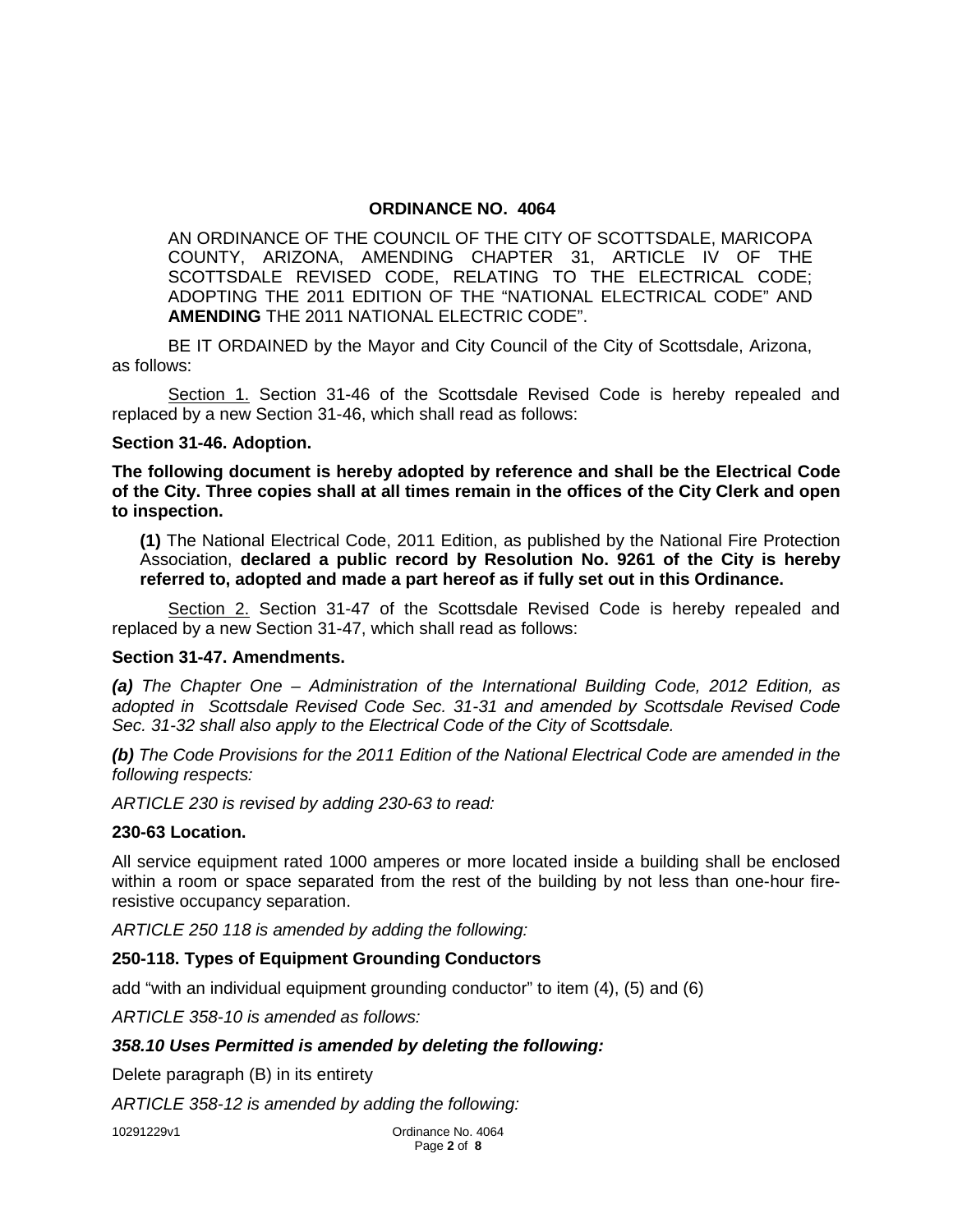## *358.12 Uses Not Permitted*

(7) Ferrous or nonferrous EMT, elbows, couplings, and fittings shall not be permitted to be installed in concrete, in the earth, or in areas subject to severe corrosive influences.

*Article 810 is amended by adding the following:*

## **V. Public Safety Radio Amplification Systems**

**810-80. Radio Coverage.** Except as otherwise provided, no person, firm, or organization shall maintain, own, erect or construct any building or structure which is used for commercial, multifamily, or institutional use or cause the same to be done which fails to support adequate radio coverage to public safety workers, including but not limited to police officers and firefighters. A certificate of occupancy shall not be issued for any building or structure which fails to comply with this requirement.

The frequency range necessary to support public safety radio communications shall be 806MHz to 824MHz and 851MHz to 869MHz, and readily adaptable to other public safety emergency radio frequencies in the 700MHz radio frequency band, specifically 769MHz to 775MHz and 799MHz to 805MHz. The public safety radio amplification system shall be capable of modification or expansion in the event frequency changes are required by the FCC or additional frequencies are made available by the FCC.

The minimum acceptable radio signal coverage shall include both a measurement of signal strength in decibel milliwatt (dBm) and a measurement in delivered audio quality (DAQ) that meet or exceed all of the following:

**(A)** A minimum radio signal strength of -95 dBm in 95% of the area on each floor of the building when transmitting to and from the City of Scottsdale public safety communications systems.

**(B)** A minimum average delivered audio quality (DAQ) rating of three (3) for signal strength and intelligibility, as determined by City, in 95% of the area on each floor of the building when transmitting to and from the City of Scottsdale public safety communications systems.

**(C)** A 95% reliability factor.

**(D)** A 100% coverage level at the minimum levels set forth in 810-80(a) and 810-80(b) in all stairwells, stairways, and designated emergency personnel ingress and egress paths.

**810-81. Signal Quality.** The minimum acceptable DAQ ratings shall be met at all times. The signal strength and the intelligibility rating scales shall apply to all portable radio test locations on the property:

Signal strength:

- 0 no detectable signal
- 1 barely detectable
- 2 detectable with difficulty
- 3 detectable at all times
- 4 strong signal, detectable at all times

Intelligibility:

0 - unintelligible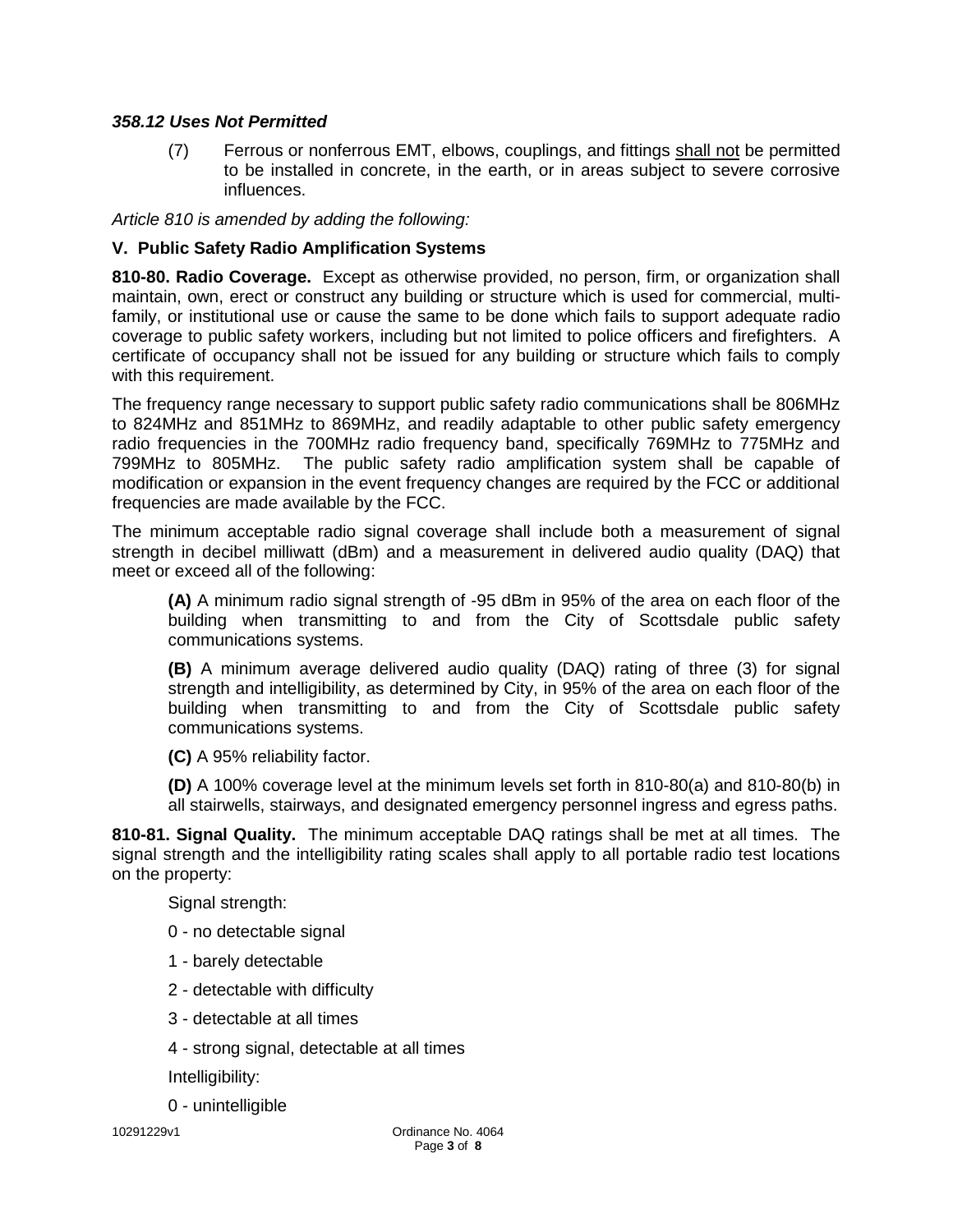- 1 intelligible with extreme difficulty (many repetitions required)
- 2 intelligible with difficulty (repetition required)
- 3 intelligible (repetition seldom required)
- 4 intelligible at all times

An applicant shall provide to the building official sufficient evidence or proof showing compliance with this provision of the code before a certificate of occupancy is issued. The plans and specifications, and other data, filed by an applicant for a certificate of occupancy shall be reviewed by the building official or other qualified personnel.

**810-82. Enhanced Amplification Systems.** Amplification systems are allowed under Federal Communication Commission (FCC) Rules CFR Part 47, 90.219. Buildings and structures which cannot support the required minimum level of radio coverage shall be equipped with FCC certified amplification or booster systems that include either a radiating cable system or an internal distributed antenna system (DAS) with or without signal boosters in order to achieve the required minimum radio coverage:

**(A)** All active in-building coverage devices shall be FCC Part 90 Type Certified and capable of modification or expansion in the event frequency changes are required by the FCC or additional frequencies are made available by the FCC.

**(B)** All system components shall be 100% compatible with analog and digital modulation after installation without additional adjustments or modifications.

**(C)** The signal booster shall include filters to reject frequencies below and above the public safety bands by a minimum of 35dB.

**(D)** The maximum propagation delay (group delay) of any in-building signal booster shall not exceed 15 microseconds. The delay value includes the cumulative delays in signal boosters, coaxial cables, fiber optics, etc. used within the in-building system.

**(E)** Antenna-to-antenna isolation – the outside-to-inside antenna isolation (loss) shall be at least 16dB more than the highest gain reading of the boosted inside signal.

**(F)** Active system devices shall be encased in NEMA 4 dust/waterproof case and clearly labeled "City of Scottsdale Public Safety Radio."

**(G)** If any part of the installed system or systems contains an electrically powered component, the system shall be capable of operating on an independent battery and/or generator system for a minimum period of four (4) hours without external power input. The battery system shall be designed to automatically charge in the presence of an external power input.

# **810-83. Testing Procedures.**

**(A) Initial Tests.** The building official shall require tests as evidence of compliance to be performed by a BDA equipment manufacturer certified technician or an FCC licensed technician. The building owner is responsible for all costs of performing these tests. The building owner shall submit the test results and documentation to the City's radio communications office (See Exhibit A). Upon review of the results for the signal strength tests, the City's radio communications engineer will schedule the final system acceptance test and will perform the DAQ tests using a portable radio unit.

To verify coverage for final system acceptance, the City's radio engineer or designated staff member will perform radio signal strength and intelligibility tests in locations throughout the building. The locations selected will be consistent with processes and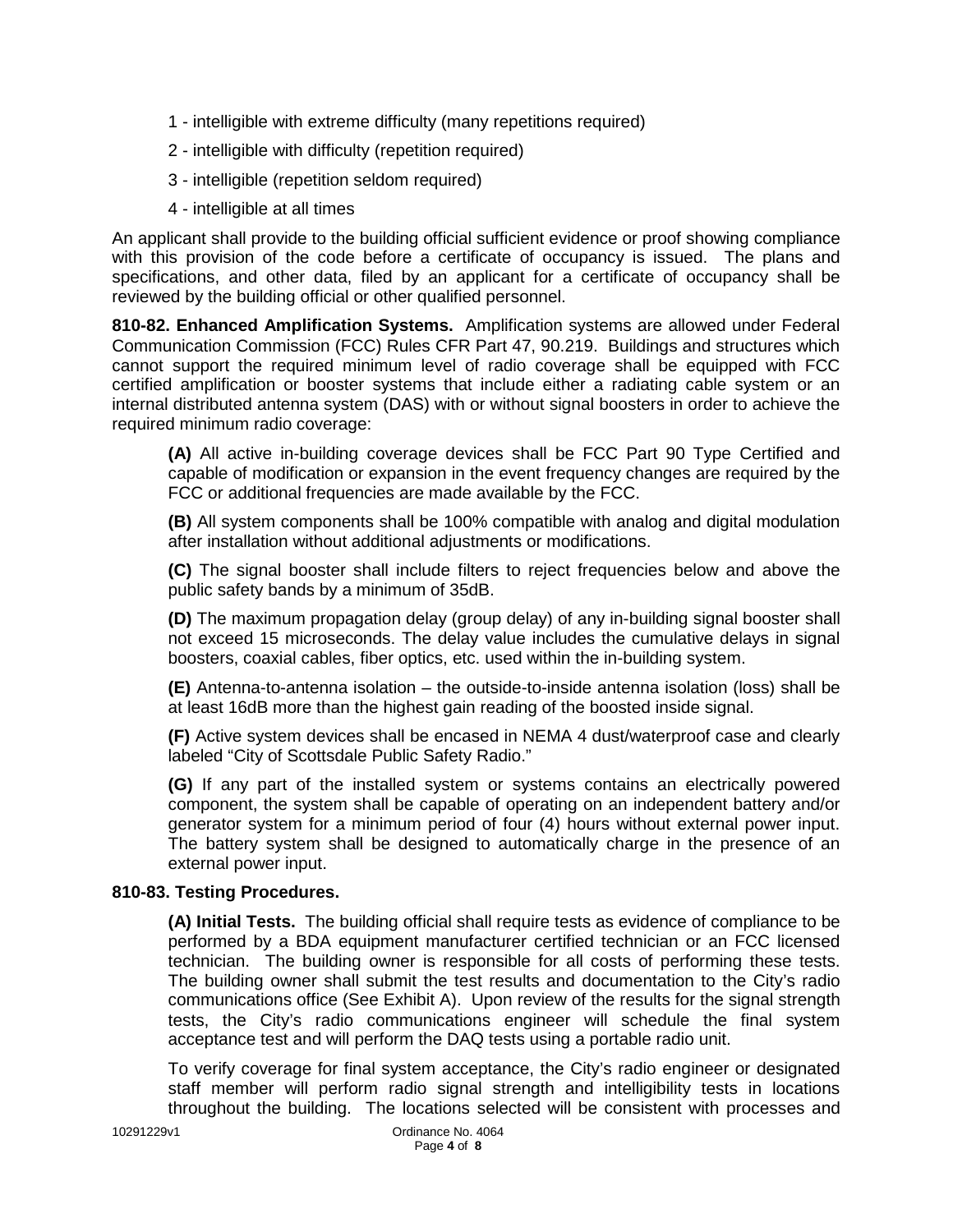procedures provided in the Telecommunications Industry Association's Telecommunications Systems Bulletin, TIA/TSB88-B, Chapter 8 and Annex E, and the test area as specified in 810-82(B).

**(B) Testing Area.** The coverage test must be performed after all windows, building cladding, and drywall have been installed on all floor levels. Each floor of the building shall be divided into a grid of approximately 40 equal areas. The tests shall be conducted using a City public safety portable radio with the tester verbally communicating through the City's radio communications system.

A spot located approximately in the center of a grid area will be selected for the test, then the radio will be keyed to verify two-way communications to and from the test location through the City's radio communications system. Once a spot is selected, prospecting for a better spot within the grid area will not be permitted. A maximum of two non-adjacent areas will be allowed to fail the test.

In the event that three (3) areas fail the test, in order to be statistically more reliable, the floor may be divided into 80 equal areas; a maximum of four (4) non-adjacent areas will be allowed to fail the test. If the floor area fails the 80 equal areas test the building owner shall be responsible for bringing the area into compliance before a re-test is conducted by a representative of the City's radio communications office.

The results of testing shall be documented and to a level of detail that demonstrates that the building or structure is in compliance with the coverage levels and signal quality standards set forth in section 810-80.

**(C) Annual Tests.** Upon providing five (5) days written notice to the property owner or the property owner's representative, the City's radio communications or public safety personnel shall have the right to enter onto the property and into buildings or structures, at times reasonable to conduct field testing of radio signal quality and coverage levels.

**(D) Radio Signal Strength Test Equipment.** Signal strength tests shall be conducted using a calibrated spectrum analyzer test set utilizing an omni-directional antenna with minimal gain. The resolution bandwidth shall be set to 10KHz.

**(E) Delivered Audio Quality Test Set**. DAQ tests will be performed using a Motorola XTS5000, or equivalent portable radio. All tests shall be performed with the radio unit antenna at a height of four (4) feet above the floor or ground.

**(F) Buildings that Fail the Annual Radio Signal Strength and Coverage Test**. Should an annual test fail to meet compliance, the owner or property manager shall bring the radio signal strength and coverage into compliance with the minimum levels within sixty (60) days of receiving the test results. Any person, corporation, association or enterprise who fails to bring the radio signal strength into compliance within the sixty (60) day timeframe is subject to provisions of Scottsdale Revised Code, Chapter 31, Article IV, Section 31-48.

**(G) Additional Information.** Direct questions about the processes and procedures for the initial and annual testing of public safety radio signal strength and quality to the City's radio communications office at 480 312-2264 or via email at radioengineer@scottsdaleaz.gov.

**810-84. Uses Where Not Required.** This section shall not apply to any single-family residence. The requirements of this section may be waived by the City's radio communications office for buildings which do not have below grade spaces or parking. In such cases, the building owner shall obtain a waiver of this radio amplification requirement from the City's radio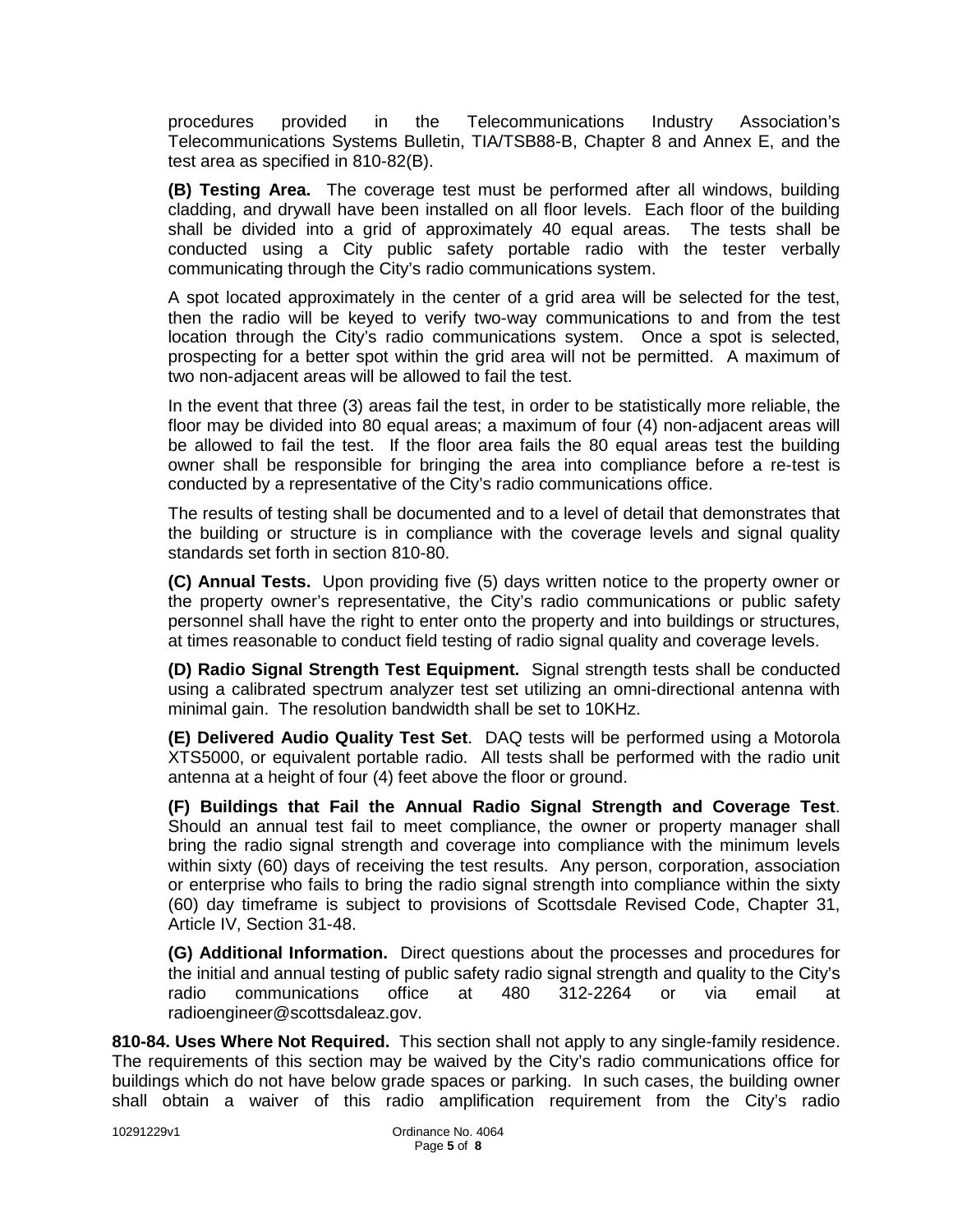communications engineering manager. The waiver shall be in writing and must be submitted to the City's building official prior to receiving a certificate of occupancy.

**810-85. Applicability.** The provisions of this ordinance shall apply to all buildings or structures, except as noted in section 810-83 of this ordinance, which are used for commercial, multifamily, or institutional use, regardless of a change in ownership or a transfer of ownership.

**810-86. As-built Drawings.** The owner of a building or structure shall provide the City's radio communications engineer a set of detailed plans (as-built drawings) of the amplification and/or signal booster system as installed and operating in their building or structure. The plans shall be printed on 24"x36" paper and include the location of electronic amplification and signal booster equipment, the manufacturer and model of the electronic equipment, the routes of all cabling between the electronic equipment and antennas, the location of all antennas, and all electrical circuits an components serving the amplification or signal booster system, and such additional information as requested by the City.

**810-87. Modifications in Radio System.** In the event that the City or other public safety organization modifies its radio communications equipment or frequencies in any way that impairs the ability of the City or other public safety organizations to communicate with an existing amplification or signal booster system installed, tested and approved in accordance with this ordinance, the City or public safety organization may participate in the reasonable costs associated with reestablishing reliable public safety radio communications with the affected building or structure.

**(A)** In the event that changes to the public safety radio frequencies are required by the FCC or when additional frequencies are made available by the FCC, all public safety radio amplification systems installed by the building owner, property owner or their agent after January 1, 2011, shall be modified, adjusted or expanded to amplify the new public safety radio frequencies. The building or property owner is responsible for any and all costs to properly modify, adjust or expand the amplification system. Prior approval of a public safety radio coverage system on previous frequencies does not exempt this requirement.

**810-88. Radio Signals Affected by New Building or Structure.** In the event that a building or structure that is in conformance with the provisions of this ordinance is subsequently found to be out of conformance due to the construction of a nearby building or structure, the City or public safety organization may participate in paying the reasonable costs associated with reestablishing reliable public safety radio communications with the affected building or structure. In cases where the construction of a new building or structure causes an existing building or structure that was in conformance with section 810-10 to then be out of conformance, and both the existing building or structure and the newly constructed building or structure are owned by, or is located on land or real property that is owned by the same corporation, partnership, business entity or persons, then such owner shall be fully responsible for the costs of bringing the non-conforming building or structure in conformance to the requirements of section 810-80.

**810-89. Building and Property Access to Install Antennas and Equipment.** In cases where a newly constructed or modified building, or a newly constructed or modified structure is deemed to have caused a building or structure that was in conformance with the radio coverage levels to be out of conformance, the owner of the newly constructed building or structure and its property owner shall allow the City to install a public safety radio amplification system on or within its building, structure or property without compensation or reimbursement to building owner or to the property owner for rent, fees, payments or any financial encumbrance. The amplification system will be installed to bring the non-complying structure into compliance with the public safety radio signal coverage requirements.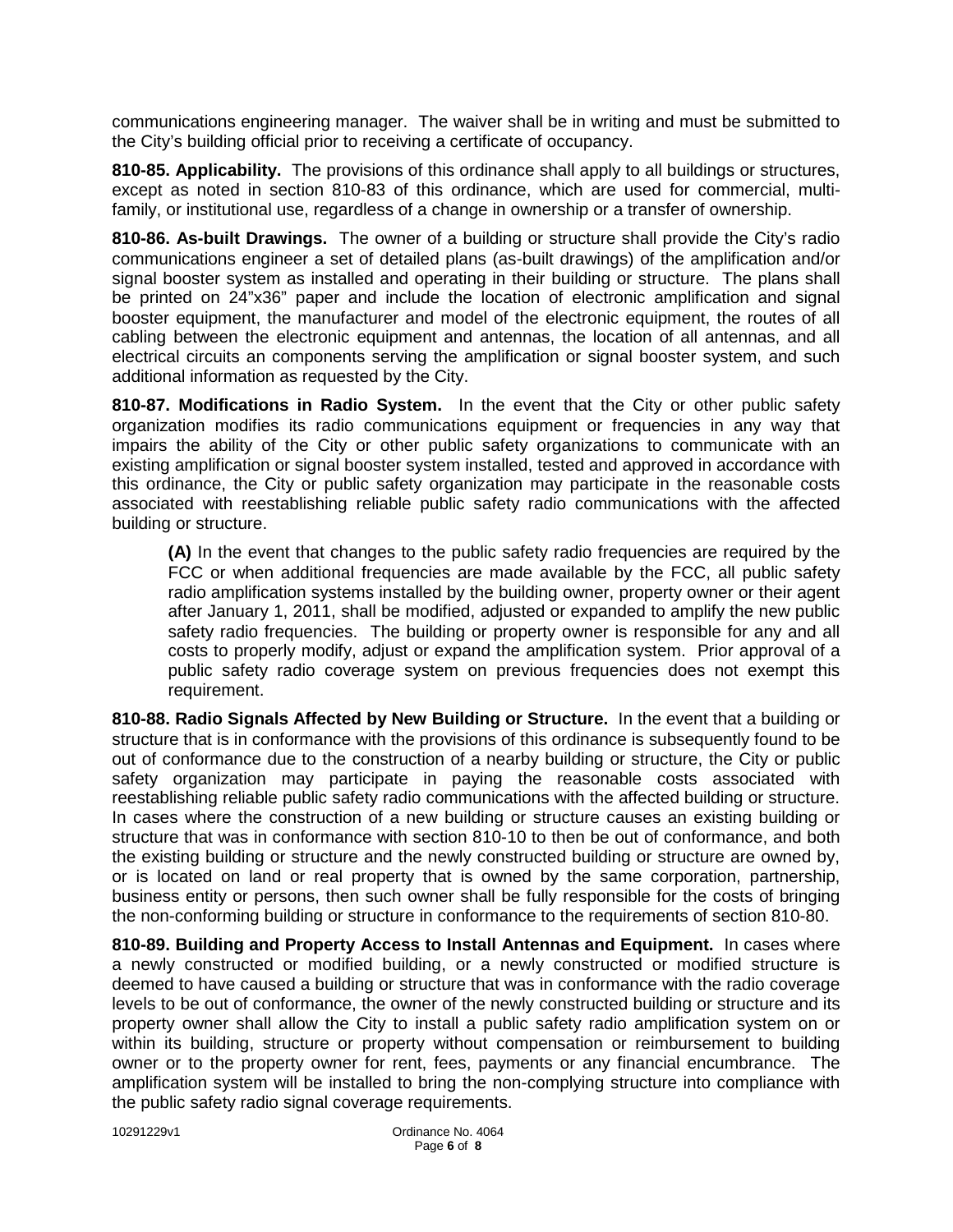**810-90. Radio Frequency Communications Operations Restriction.** The owner of a building, the owner of a structure and any occupant of the building or structure shall not install, operate, or allow the use of equipment, methodology or technology that interferes or is likely to interfere with the optimum effective use or operation of the City's fire, emergency or other communication equipment, methodology or technology (i.e., voice or other data carrying, receiving or transmitting equipment). If such interference should occur, the building owner or occupant shall immediately discontinue using the equipment, methodology or technology that causes the interference until corrective measures are taken to alter the communication equipment to eliminate such interference. Any such corrective measures shall be made at no cost to the City. Upon request from the City, the building owner or occupant shall give to the City Radio Communications Engineer a list of the radio frequencies in use at the building or property.

# **EXHIBIT A**

| <b>BDA Installation RF Power Measurements</b> |  |  |
|-----------------------------------------------|--|--|
|                                               |  |  |

|                                                                                              | Provide the following data for the downlink band.             |       |
|----------------------------------------------------------------------------------------------|---------------------------------------------------------------|-------|
| 1.                                                                                           | Ambient Scottsdale downlink signal strength @ donor antenna = | (dBm) |
| 2.                                                                                           | Donor antenna gain +                                          | (dB)  |
| 3.                                                                                           | Donor antenna cable system loss -                             | (dB)  |
| 4.                                                                                           | Total donor antenna system gain =                             | (dB)  |
| 5.                                                                                           | Downlink signal level at input to amplifier =                 | (dBm) |
| 6.                                                                                           | Amplifier gain +                                              | (dB)  |
| Provide the isolation measurement between the donor antenna and<br>the indoor antenna system |                                                               | (dB)  |

For questions about the processes and procedures for the initial testing of public safety radio signal strength and quality, contact the City of Scottsdale's radio communications office at 480 312-2264 or via email at radioengineer@scottsdaleaz.gov.

#### **END OF AMENDMENTS**

Section 3. Any person found guilty of violating this Ordinance shall, in addition to any other applicable penalty, is subject to the following:

**105.6 Suspension or revocation.** The building official is authorized to suspend or revoke a permit issued under the provisions of this code wherever the permit is issued in error or on the basis of incorrect, inaccurate or incomplete information, or in violation of any ordinance or regulation or any of the provisions of this code.

**110.4 Revocation.** The building official is authorized to, in writing, suspend or revoke a certificate of occupancy or completion issued under the provisions of this code wherever the certificate is issued in error, or on the basis of incorrect information supplied, or where it is determined that the building or structure or portion thereof is in violation of any ordinance or regulation or any of the provisions of this code.

**114.4 Violation penalties.** Any person who violates a provision of this code or fails to comply with any of the requirements thereof or who erects, constructs, alters or repairs a building or structure in violation of the approved construction documents or directive of the building official,